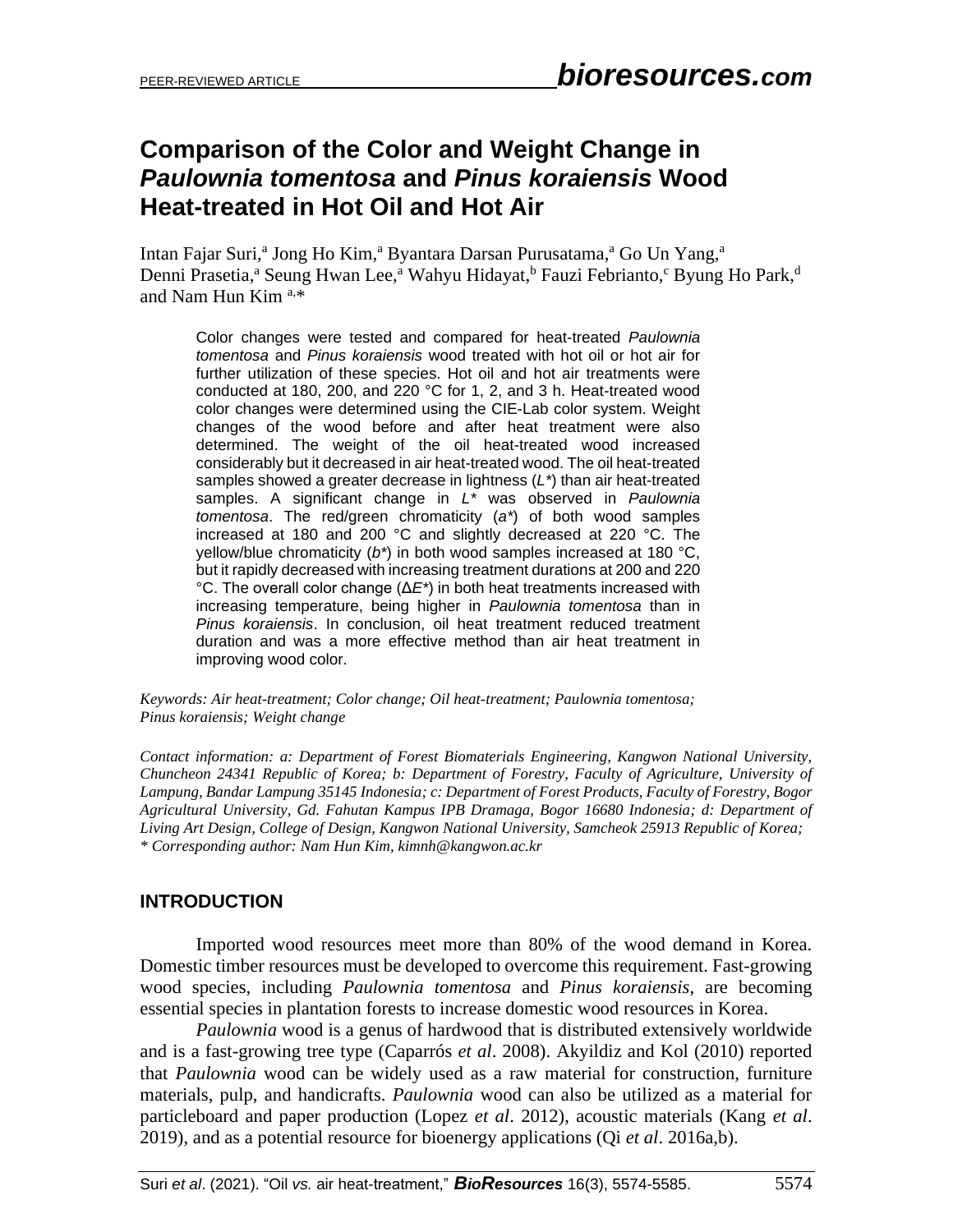*Pinus koraiensis* is the main plantation tree among softwood species for commercial utilization in Korea (Son *et al*. 2007). The wood is suitable for particleboard and fiberboard manufacturing (Chong and Park 2008) and has long been used as a fine quality furniture material in Korea (Son *et al*. 2001).

*Paulownia tomentosa* wood is noted for its pale white sapwood that is not clearly divided from its heartwood, while *Pinus koraiensis* wood has a light brown color in its heartwood and pale yellow to nearly white sapwood (Chong and Park 2008). The light color of these woods can be modified to acquire a darker color by heat treatment, which has esthetic advantages for some applications (Bekhta and Niemz 2003).

Air heat treatment is the most popular and well-established method for wood modification (Kesik *et al*. 2014; Lee *et al*. 2018). Heat treatment of wood in air can be applied to improve dimensional stability, hydrophobicity, durability, color, and equilibrium moisture content (Tjeerdsma and Militz 2006; Welzbacher *et al*. 2008; Hidayat *et al*. 2015, 2017a). Heat treatment can cause desirable or undesirable discoloration depending on process parameters, based on species type, processing temperature, duration of heating, and furnace atmosphere conditions (Bekhta and Niemz 2003; Hidayat *et al.*  2016; Sandoval-Torres *et al.* 2010).

Oil heat treatment is another method for improving wood properties through the synergetic effects of oil and heat (Ma'ruf *et al.* 2021). Oil is a suitable heating medium because of its ability to transfer heat to wood more efficiently and evenly (Umar *et al*. 2016). Oil heat treatment can also be used to upgrade wood quality for outdoor uses and obtain a uniform surface color (Sailer *et al*. 2000). Dubey *et al*. (2012) treated radiata pine wood in linseed oil at 180 °C for 3 h and found that oil heat treatment significantly decreased brightness but increased redness and yellowness.

As mentioned above, heat treatment using hot air or hot oil could be useful for enhancing wood color. In particular, air heat treatment could improve the color properties of *Paulownia tomentosa* and *Pinus koraiensis* to suit consumer preferences (Hidayat *et al*. 2017b). However, there is still no information on comparative studies on the effects of oil or air heat treatment on wood color change. To date, there have been no trial studies on the improvement of *Paulownia tomentosa* and *Pinus koraiensis* wood quality using oil heat treatment. Therefore, this study aimed to determine and compare the effects of heat treatment in oil and air on the color changes of *Paulownia tomentosa* and *Pinus koraiensis* wood to further utilize the fast-growing wood species in Korea.

#### **EXPERIMENTAL**

#### **Materials**

Three tree samples from *Paulownia tomentosa* and *Pinus koraiensis* were harvested from the research forest at Kangwon National University, Chuncheon, Korea. The basic information on the experimental trees is presented in Table 1. Logs converted into quartersawn boards, and straight-grained blocks free of defects were selected. The samples were oven-dried and conditioned at  $25 \pm 5$  °C under a relative humidity of 50% to 65% until the equilibrium moisture content was reached.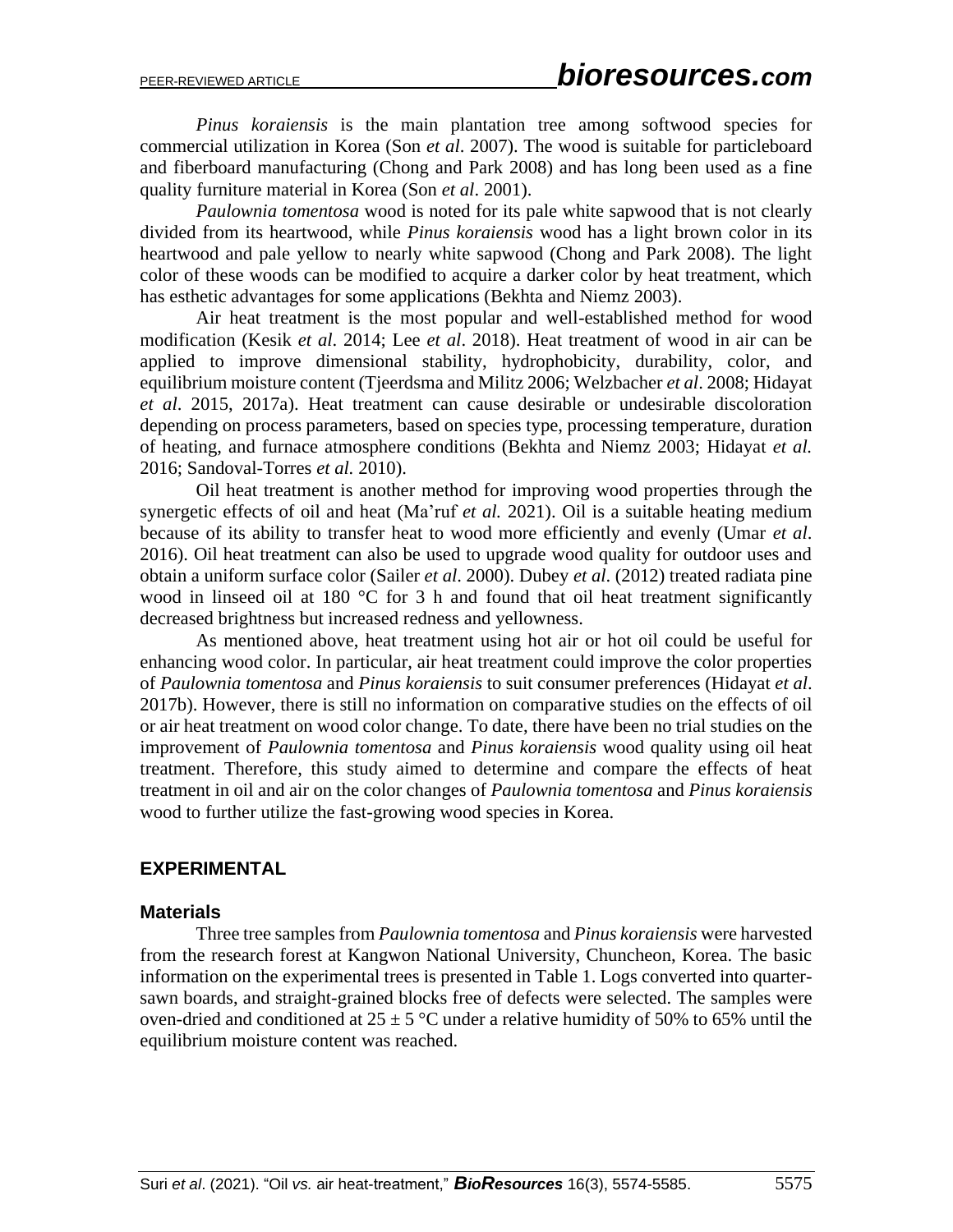| Common       | Scientific Name     | Age       | D.B.H     | Density              | Location              |  |  |
|--------------|---------------------|-----------|-----------|----------------------|-----------------------|--|--|
| Name         |                     | (years)   | (cm)      | (q/cm <sup>3</sup> ) |                       |  |  |
| Royal        | Paulownia tomentosa | $15 - 20$ | $28 - 33$ | 0.30                 |                       |  |  |
| paulownia    | (Thunb.) Steud.     |           |           | (0.05)               | Chuncheon, Korea      |  |  |
| Korean white | Pinus koraiensis    | $30 - 35$ | $28 - 32$ | 0.42                 | (N 37°77', E 127°81') |  |  |
| pine         | Siebold & Zucc.     |           |           | (0.05)               |                       |  |  |

**Table 1.** Basic Information on the Sample Trees

\*Numbers in parentheses are standard deviations

#### **Heat Treatment**

The oil heat treatment of wood was performed in a lab-scale oil bath (C-WHT-S2; ChangShin Science, Seoul, Korea) using commercial palm oil (Lotte foods, Korea). The major components of palm oil are palmitic acids (44-45%), oleic acids (39-40%), linoleic acid (10-11%), and only a trace amount of linolenic acid (Gunstone 2002). An electric furnace (Supertherm HT16/16; Nabertherm GmbH, Lilienthal, Germany) was used for heat treatment. The wood samples were heated at 180, 200, and 220  $\degree$ C for 1, 2, and 3 h. In the air heat treatment, the temperature was raised to the target temperature at a heating rate of 2 °C/min. After heat treatment, the wood samples were allowed to cool down at room temperature, and then both heat-treated wood samples were dried in an oven at 105 °C for 24 h and kept in a desiccator with silica gel for a week until further testing.

#### **Evaluation of the Heat-treated Wood Samples**

Quarter-sawn boards (5 samples per treatment,  $n = 90$ ) with dimensions of 160 mm  $(L) \times 50$  mm (R)  $\times$  30 mm (T) (Fig. 1a) were used to determine color changes. Straightgrained blocks (10 samples per treatment,  $n = 180$ ) with dimensions of 40 mm (L)  $\times$  20 mm  $(R) \times 20$  mm  $(T)$  were used for measuring the weight change, as shown in Fig. 1b. Detailed sample information for evaluating the color and weight changes of the heat-treated wood is summarized in Table 2.

Color change was determined using the CIE *L\*a\*b\** system, characterized by three parameters: *L\** (lightness), *a\** (red/green chromaticity), and *b\** (yellow/blue chromaticity). Three-point measurements on radial surfaces for each specimen were taken before and after heat treatment using a chromameter (CR-10 Plus; Konica Minolta, Tokyo, Japan), as shown in Fig. 1a. The overall color change was calculated using the following formula,

$$
\Delta E^* = (\Delta L^{*2} + \Delta a^{*2} + \Delta b^{*2})^{\frac{1}{2}}
$$
\n<sup>(1)</sup>

where  $\Delta L^*$ ,  $\Delta a^*$ ,  $\Delta b^*$ , and  $\Delta E^*$  are the changes in lightness, red/green chromaticity, yellow/blue chromaticity, and overall color changes, respectively.

The weight change before and after heat treatment was calculated according to the following formula,

$$
WC\left(\% \right) = \frac{m_1 - m_0}{m_0} \times 100\tag{2}
$$

where  $m_0$  is the weight of the samples before heat treatment (g) and  $m_1$  is the weight of the samples after heat treatment (g).

The weight changes between oil and air heat-treated wood with the treatment temperatures were statistically analyzed by a univariate analysis of variance, and significant differences between mean values were determined using Duncan's multiple range tests (SPSS version 24; SPSS Inc., Chicago, IL, USA).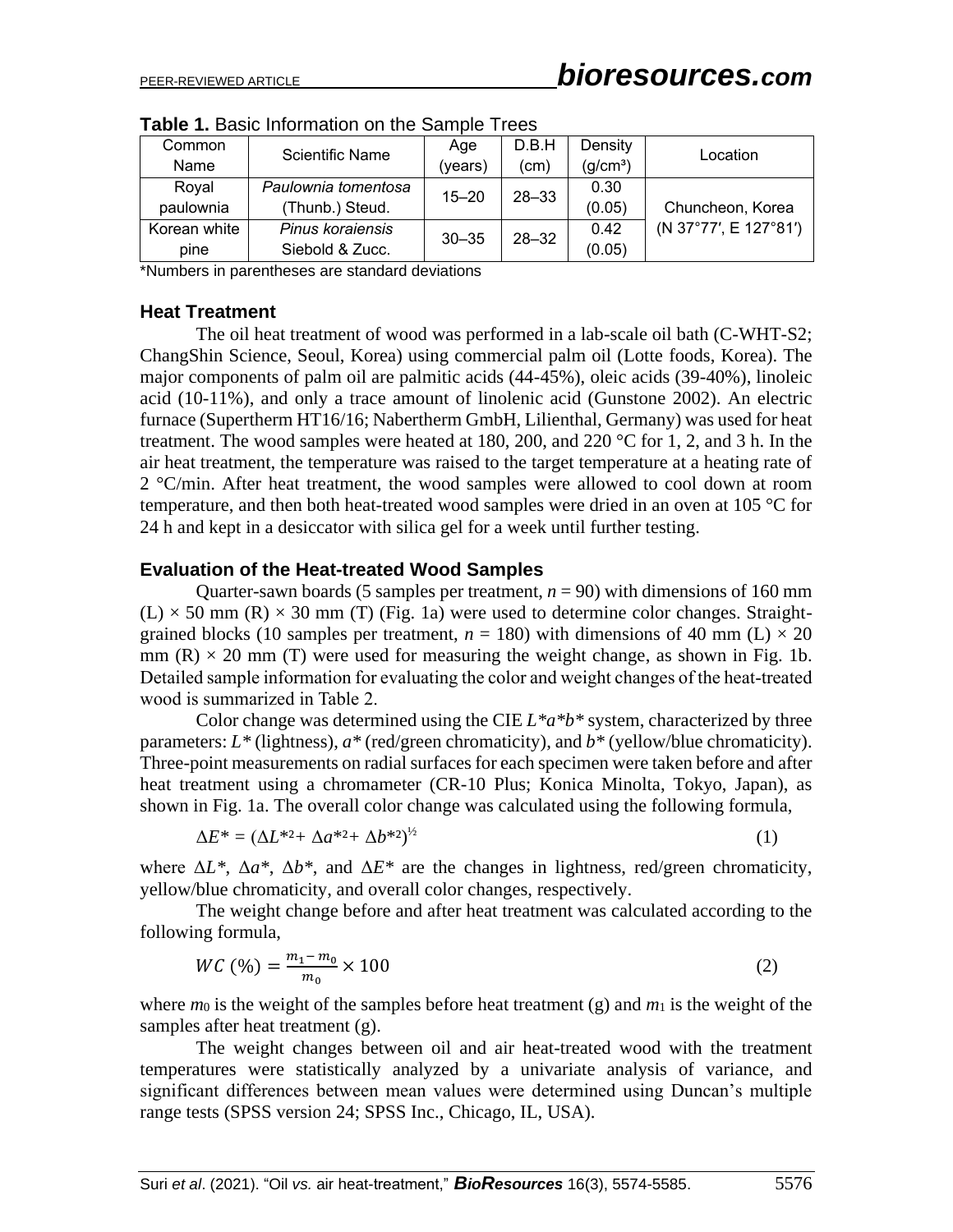

**Fig. 1.** Sample for color change measurement at three points (a) and weight change (b)

| Table 2. Sample Information for Evaluating the Color and Weight Changes of the |  |  |  |
|--------------------------------------------------------------------------------|--|--|--|
| Heat-treated Wood Samples                                                      |  |  |  |

| Properties       | Sample<br>Dimension                                    | Species                | Treatment             | Temperature and<br>Duration | Sample<br>Number | Total |
|------------------|--------------------------------------------------------|------------------------|-----------------------|-----------------------------|------------------|-------|
| Color<br>change  | 160 (L) x 50<br>$(R) \times 30$ (T)<br>mm <sup>3</sup> | Paulownia<br>tomentosa | Oil heat<br>treatment | 180 °C for 1,2,3 h          | $5 \times 3$     | 180   |
|                  |                                                        |                        |                       | 200 °C for 1,2,3 h          | $5 \times 3$     |       |
|                  |                                                        |                        |                       | 220 °C for 1,2,3 h          | $5 \times 3$     |       |
|                  |                                                        |                        | Air heat<br>treatment | 180 °C for 1,2,3 h          | $5 \times 3$     |       |
|                  |                                                        |                        |                       | 200 °C for 1,2,3 h          | $5 \times 3$     |       |
|                  |                                                        |                        |                       | 220 °C for 1,2,3 h          | $5 \times 3$     |       |
|                  |                                                        | Pinus<br>koraiensis    | Oil heat<br>treatment | 180 °C for 1,2,3 h          | $5 \times 3$     |       |
|                  |                                                        |                        |                       | 200 °C for 1,2,3 h          | $5 \times 3$     |       |
|                  |                                                        |                        |                       | 220 °C for 1,2,3 h          | $5 \times 3$     |       |
|                  |                                                        |                        | Air heat<br>treatment | 180 °C for 1,2,3 h          | $5 \times 3$     |       |
|                  |                                                        |                        |                       | 200 °C for 1,2,3 h          | $5 \times 3$     |       |
|                  |                                                        |                        |                       | 220 °C for 1,2,3 h          | $5 \times 3$     |       |
| Weight<br>change | 40 (L) x 20<br>$(R) \times 20$ (T)<br>mm <sup>3</sup>  | Paulownia<br>tomentosa | Oil heat<br>treatment | 180 °C for 1,2,3 h          | $10 \times 3$    | 360   |
|                  |                                                        |                        |                       | 200 °C for 1,2,3 h          | $10 \times 3$    |       |
|                  |                                                        |                        |                       | 220 °C for 1,2,3 h          | $10 \times 3$    |       |
|                  |                                                        |                        | Air heat<br>treatment | 180 °C for 1,2,3 h          | $10 \times 3$    |       |
|                  |                                                        |                        |                       | 200 °C for 1,2,3 h          | $10 \times 3$    |       |
|                  |                                                        |                        |                       | 220 °C for 1,2,3 h          | $10 \times 3$    |       |
|                  |                                                        | Pinus<br>koraiensis    | Oil heat<br>treatment | 180 °C for 1,2,3 h          | $10 \times 3$    |       |
|                  |                                                        |                        |                       | 200 °C for 1,2,3 h          | $10 \times 3$    |       |
|                  |                                                        |                        |                       | 220 °C for 1,2,3 h          | $10 \times 3$    |       |
|                  |                                                        |                        | Air heat<br>treatment | 180 °C for 1,2,3 h          | $10 \times 3$    |       |
|                  |                                                        |                        |                       | 200 °C for 1,2,3 h          | $10 \times 3$    |       |
|                  |                                                        |                        |                       | 220 °C for 1,2,3 h          | $10 \times 3$    |       |

## **RESULTS AND DISCUSSION**

## **Color Change**

The appearances of *Paulownia tomentosa* and *Pinus koraiensis* wood before and after heat treatment in oil and air are shown in Figs. 2 and 3, respectively. The wood changed to a darker color with increasing temperature and duration.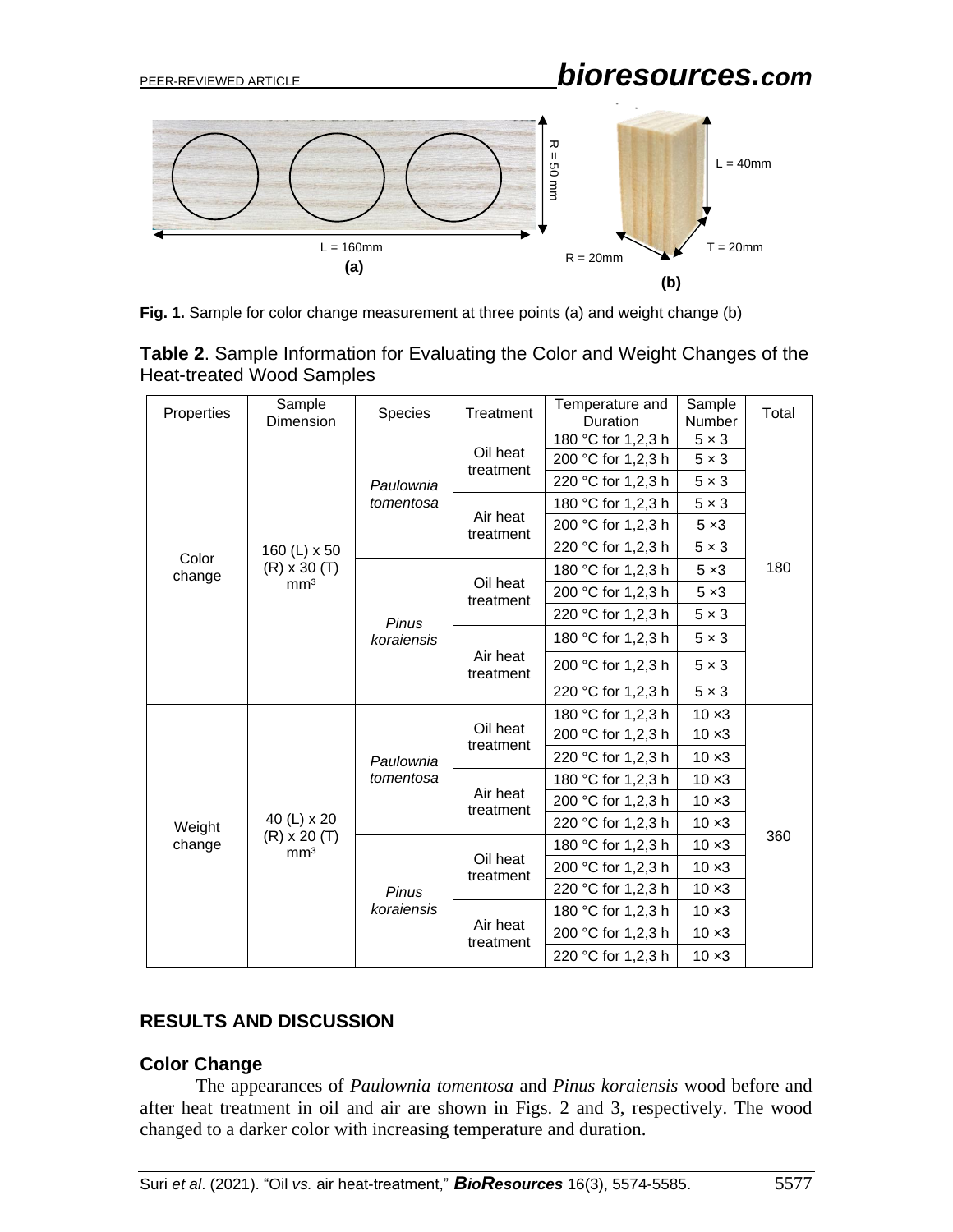

**Fig. 2.** Appearance of *Paulownia tomentosa* (a) and *Pinus koraiensis* (b) wood during oil-heat treatment under different temperature conditions



**Fig. 3.** Appearance of (a) *Paulownia tomentosa* and (b) *Pinus koraiensis* wood during air-heat treatment under different temperature conditions

The changes in lightness  $(L^*)$  after heat treatment in hot oil and hot air are shown in Fig. 4. In both *Paulownia tomentosa* and *Pinus koraiensis* wood, *L\** decreased considerably as temperature and treatment duration increased. The air heat-treated samples showed a lower level of *L\**-decrease than the oil heat-treated samples. *Paulownia* samples that were air heat-treated at 220 °C for 3 h showed a remarkably higher *L\** decrease than the oil-heat-treated samples. After heat treatment, *L\** also showed different responses between *Paulownia tomentosa* and *Pinus koraiensis* species*,* showing a higher decrease in *Paulownia tomentosa* than in *Pinus koraiensis* wood. Hidayat *et al.* (2017b) reported that *L\** in air heat-treated *Paulownia tomentosa* and *Pinus koraiensis* wood gradually decreased as temperature increased. Similarly, Kim *et al.* (2018) reported that  $L^*$  in air heat-treated *Paulownia tomentosa* wood decreased with increasing temperature.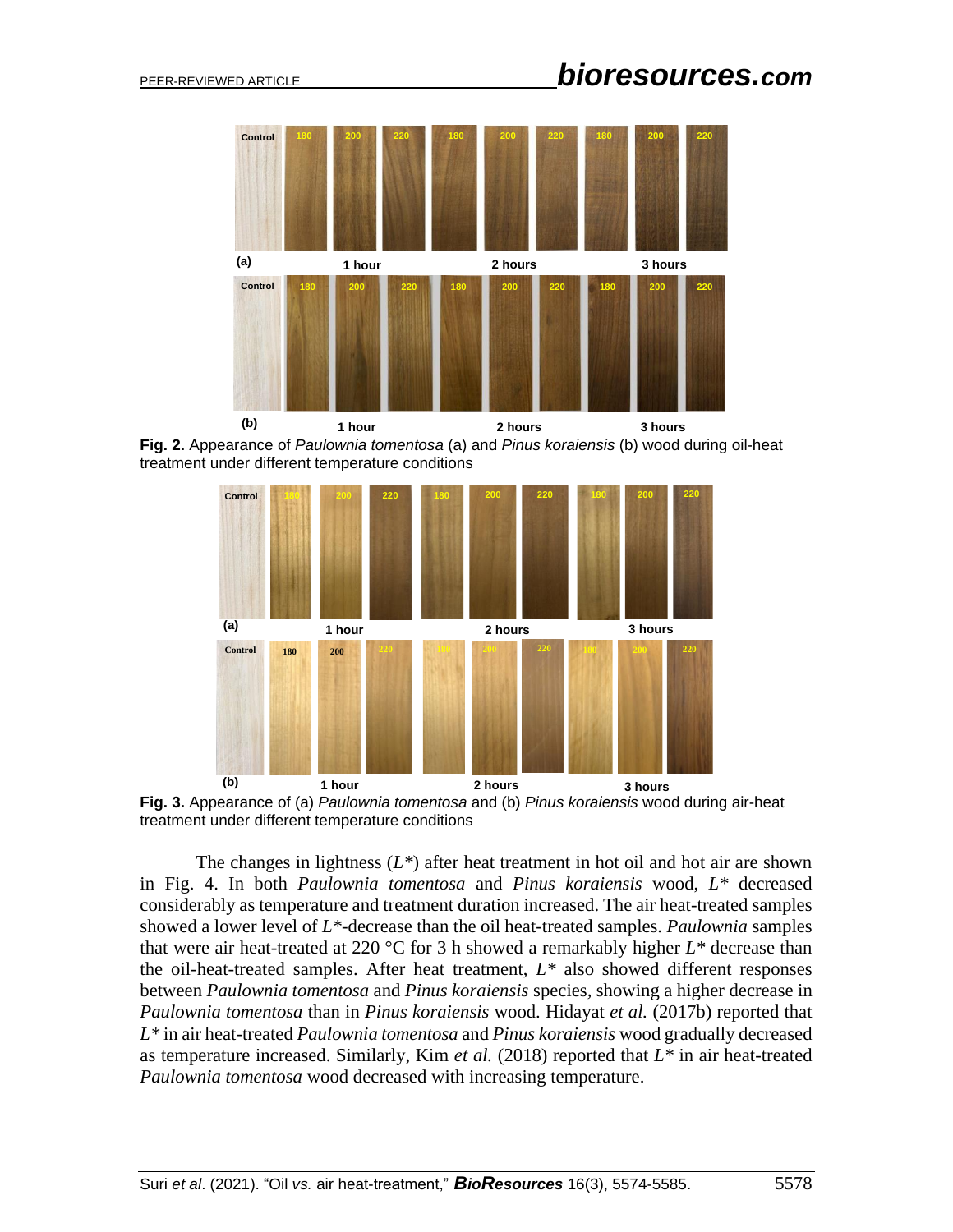

**Fig. 4.** Change in *L\** of both wood species treated in hot oil and hot air for 1 (a), 2 (b), and 3 (c) hours. PT: *Paulownia tomentosa,* PK: *Pinus koraiensis,* OHT: oil heat treatment, AHT: air heat treatment

The changes in red/green chromaticity (*a\**) after heat treatment in hot oil and hot air are shown in Fig. 5. In both wood species studied, *a\** increased as the temperature and treatment duration increased. Red/green chromaticity in both wood species increased at 180 °C and 200 °C and decreased slightly at 220 °C. After 1 h and 2 h treatment time, the oil heat-treated samples exhibited a higher increase in *a\** than air heat-treated samples, but the differences in *a\** between the oil and air heat-treated samples at 3 h became small. The red/green chromaticity in *Pinus koraiensis* wood was higher than in *Paulownia tomentosa*  wood. Bekhta and Niemz (2003) also observed that *a*\* of heat-treated spruce wood increased in the first 2 h of treatment and then remained practically constant with increasing time. Likewise, Kim *et al*. (2018) reported an increase in *a\** in heat-treated *Paulownia tomentosa* and *Populus tementiglandulosa* wood.



**Fig. 5.** Change in *a\** of both wood species treated in hot oil and hot air for 1 (a), 2 (b), and 3 (c) hours. PT: *Paulownia tomentosa,* PK: *Pinus koraiensis,* OHT: oil heat treatment, AHT: air heat treatment.

Figure 6 shows the change in yellow/blue chromaticity (*b\**) after heat treatment in hot oil and hot air. Yellow/blue chromaticity in both wood samples after heat-treatment increased at 180 °C but rapidly decreased in the treatments at 200 and 220 °C. In particular, the  $b^*$  values drastically decreased in the treatments after 2 and 3 h. There were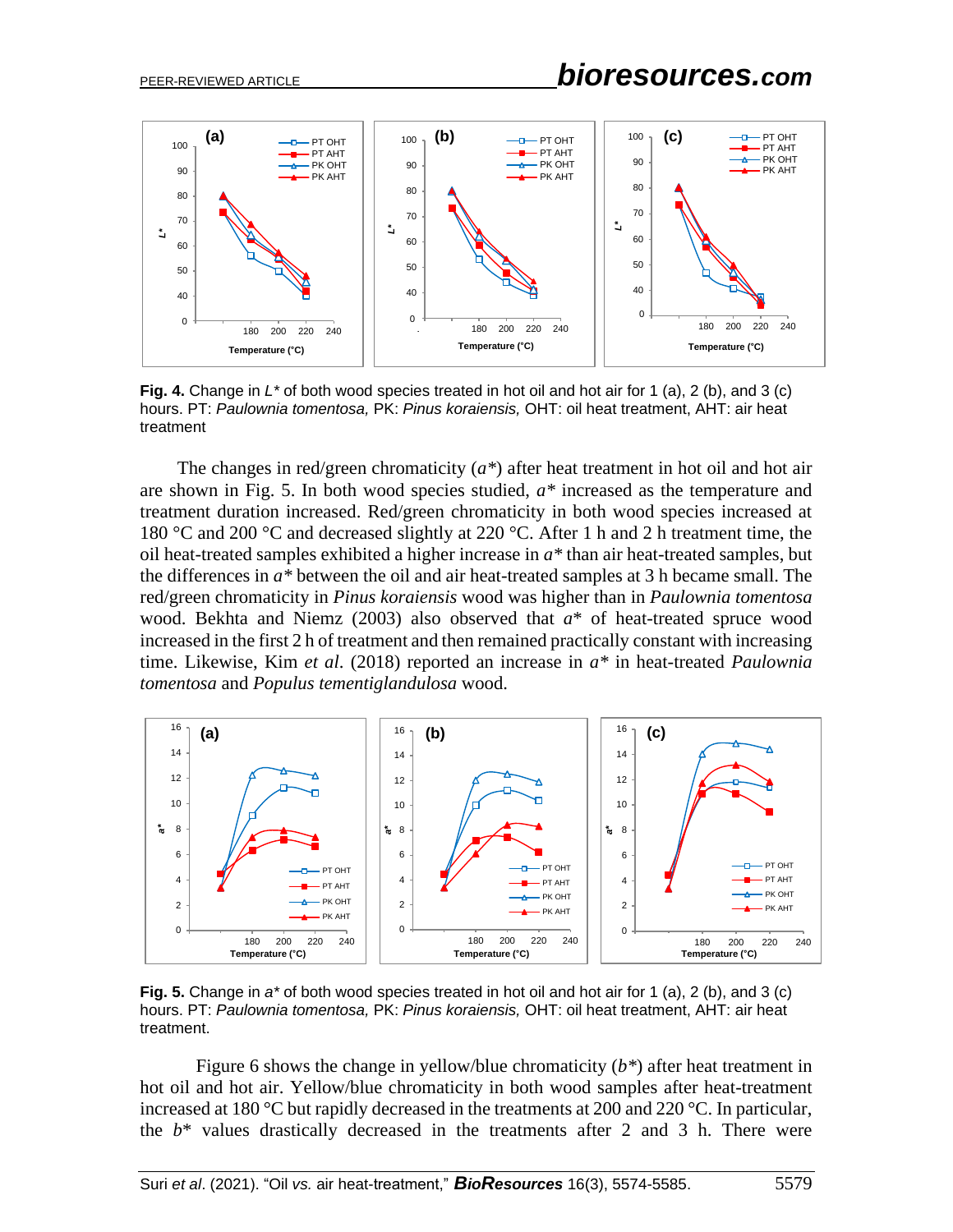considerable differences in *b*\* between *Pinus koraiensis* and *Paulownia tomentosa* wood. The yellow/blue chromaticity between the oil and air heat-treated samples was not remarkably different. After 1 and 3 h of treatments, the air heat-treated samples showed higher  $b^*$  than oil heat-treated samples, except for the samples after 2 h heat-treatment. Bekhta and Niemz (2003) indicated that the *b\** of heat-treated *Picea abies* wood reached a maximum at 150 °C and decreased gradually until 200 °C. Correspondingly, Kim *et al*. (2018) observed that in air-treated *Paulownia tomentosa* wood, the *b\** value increased from 160 to 200 °C and then decreased at 220 °C after 2 h of treatment. Furthermore, Hidayat *et al*. (2017b) examined the color change in air heat-treated *Pinus koraiensis* wood in a 160 to 220  $\degree$ C temperature range and reported that  $b^*$  increased at 160  $\degree$ C and gradually decreased thereafter.



**Fig. 6.** Change in *b\** of both wood species treated in hot oil and hot air for 1 (a), 2 (b), and 3 (c) hours. PT: *Paulownia tomentosa,* PK: *Pinus koraiensis,* OHT: oil heat treatment, AHT: air heat treatment.

Figure 7 shows the overall color change (Δ*E\**) of both wood species treated in hot oil and hot air for 1, 2, and 3 h periods. The color change in both wood species increased with increasing temperature and treatment duration.



**Fig. 7.** Change in  $\Delta E^*$  of both wood species in hot oil and hot air for 1 (a), 2 (b), and 3 (c) hours. PT: *Paulownia tomentosa,* PK: *Pinus koraiensis,* OHT: oil heat treatment, AHT: air heat treatment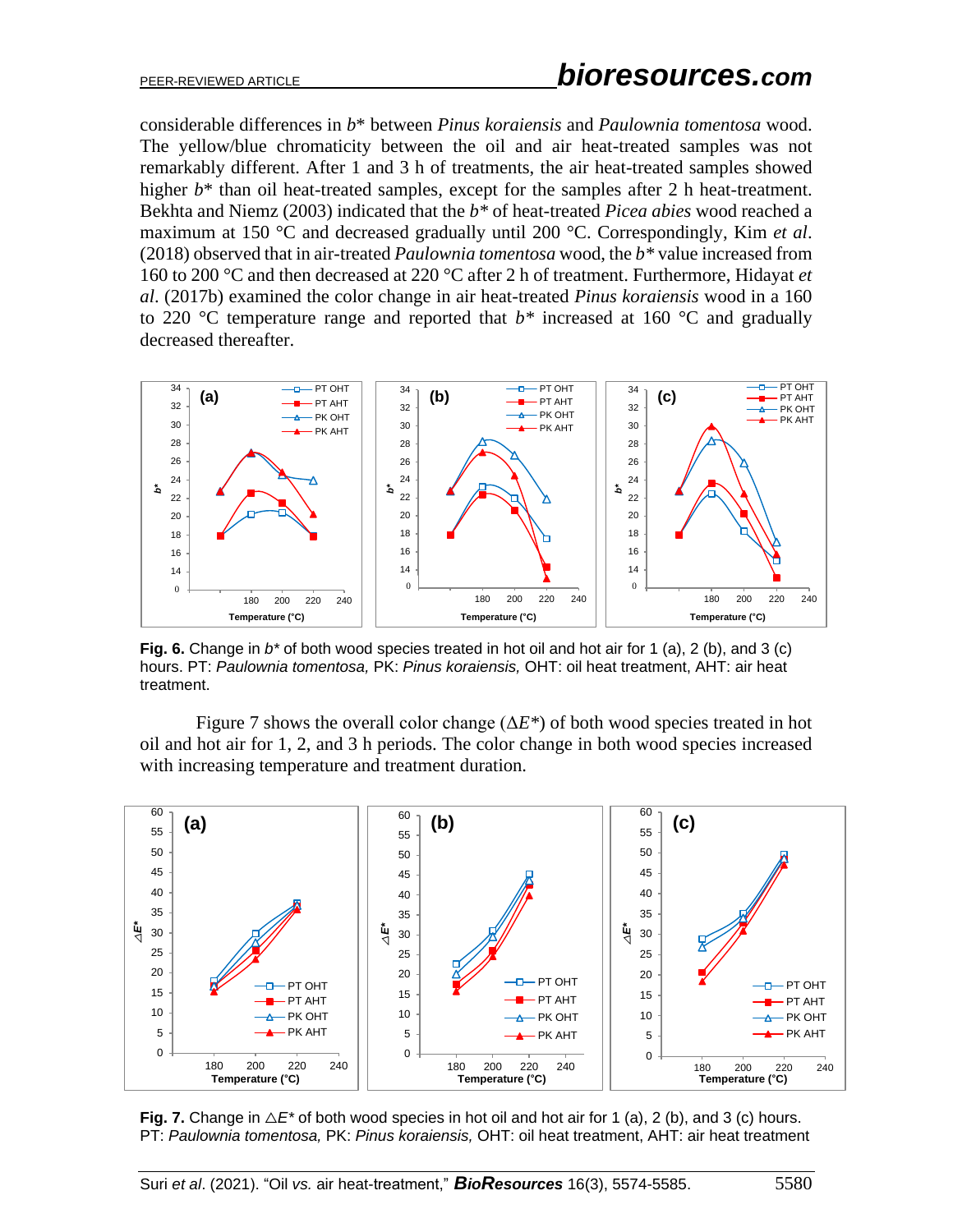The color change of oil-heat-treated wood was greater than in air-heat-treated wood. During oil heat treatment, the wood absorbs the oil and is exposed to high temperatures due to high boiling point of oil, causing some changes in the chemical properties of wood components (Umar *et al*. 2016). This might be one of the factors leading to darker color changes in oil heat treatment. Color change appears primarily due to decreased brightness during heat treatment associated with hemicellulose degradation, changes in extractive contents, and the formation of oxidation products (Bekhta and Niemz 2003; Dubey *et al.* 2012).

Moreover, there are some differences in color change between the species in the present study, showing higher Δ*E\** in *Paulownia tomentosa* wood than in *Pinus koraiensis* wood. Sandoval-Torres *et al.* (2010) determined that hardwoods are more easily discolored than softwoods even at low temperatures.

## **Weight Change**

The weight changes in *Paulownia tomentosa* and *Pinus koraiensis* wood before and after heat treatments are shown in Figs. 8 and 9, respectively. The weights of *Paulownia tomentosa* and *Pinus koraiensis* wood after oil heat treatment significantly increased, whereas they significantly decreased following air heat treatment. The weight gain could be caused by the oil uptake by the wood sample after oil heat-treatment (Bazyar 2012; Dubey *et al.* 2012; Bal 2015).

Dubey *et al*. (2012) observed an increase in the weight of *Pinus radiata* wood attributed to oil absorption during oil heat treatment and a gradual decrease in weight with increasing temperature and heating duration. Bazyar (2012) also reported a weight percentage gain of 83.9% to 86.2% in *Populus tremula* wood following oil heat treatment at 190 to 220 °C for 4.5 and 6 h. Additionally, Bal (2015) reported similar findings in *Fagus orientalis* wood, showing a weight increase in oil heat treatment and weight loss in air heat treatment.

In the oil heat treatment, weight gain was highest at  $180^{\circ}$ C and it significantly decreased with increasing temperature and treatment duration. A slight decrease of 2.9% in weight was only observed in *Paulownia tomentosa* wood subjected to oil heat treatment at 220 °C for 3 h.

In contrast, in the air heat treatment, weight loss was lowest at 180 °C and increased significantly as the temperature and time were increased. The highest weight loss was 17% in *Paulownia tomentosa* wood after treatment at 220 °C after 3 h heat treatment. Dubey *et al*. (2012) stated that the weight reduction following oil heat treatment indicated a change in the chemical composition of wood, with a remarkable decrease of 70% in hemicellulose content.

Srinivas and Pandey (2012) reported weight loss in *Hevea brasiliensis* and *Grevillea robusta* wood after air heat treatment with a maximum weight loss of approximately 18% following treatment at 240  $\degree$ C for 8 h. They attributed the weight loss to the removal of bound water and extractives from wood. Hidayat *et al.* (2015) further ascribed wood weight loss to hemicellulose degradation during heat treatment.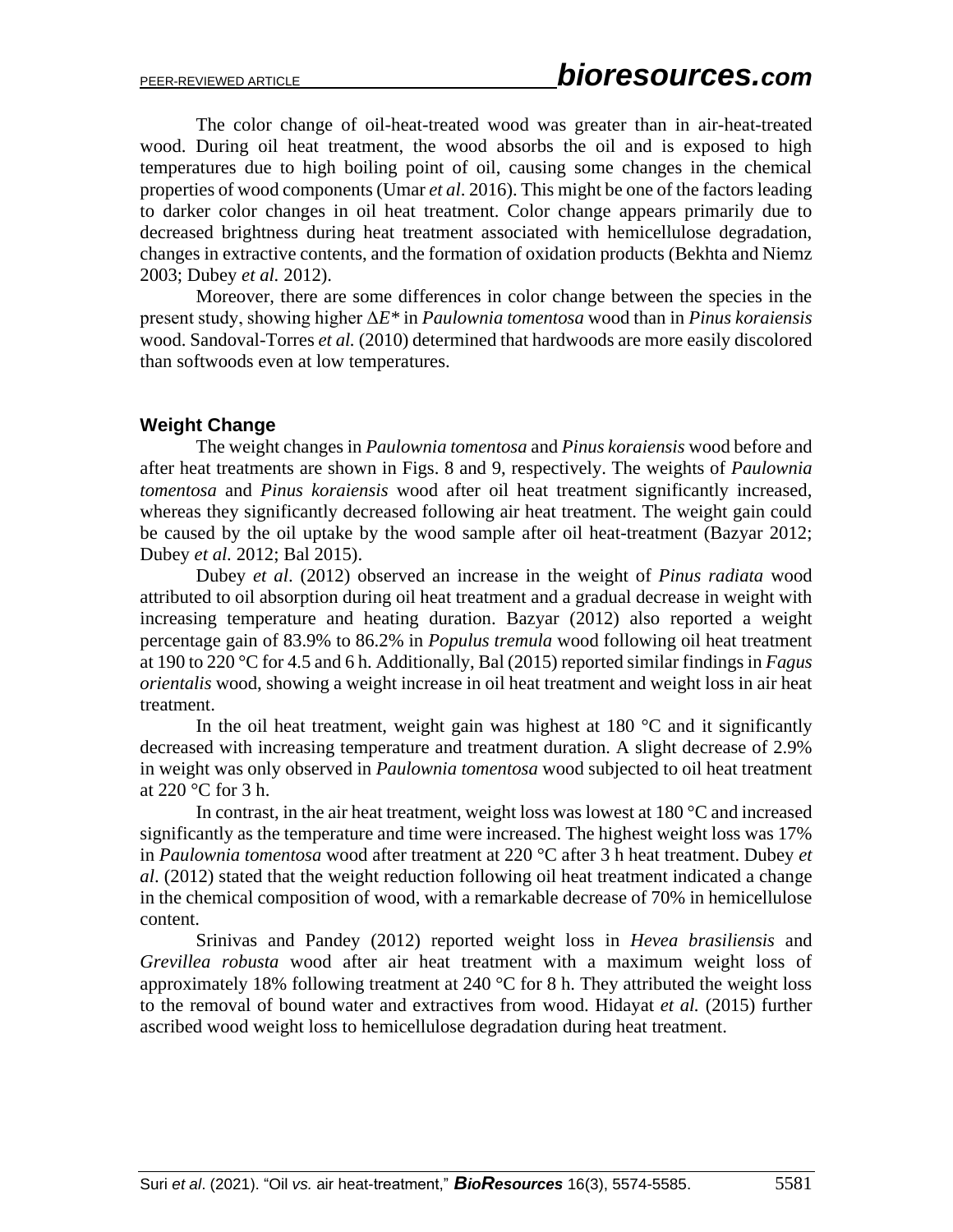-20

**OHT AHT**

Ba Aa Ab

 $\mathord{\text{--}}$ 

Ac

0 10

**Bb** 

 $E_{\pm}$ 



*Paulownia tomentosa* after oil (OHT) and air heat treatment (AHT) for 1 (a), 2 (b), and 3 (c) hours. The different capital letters and lowercase letters indicate significant differences at the 5% significance level for comparisons between oil and air heat treatment and among the treatment temperatures, respectively, using Duncan's multiple range tests.

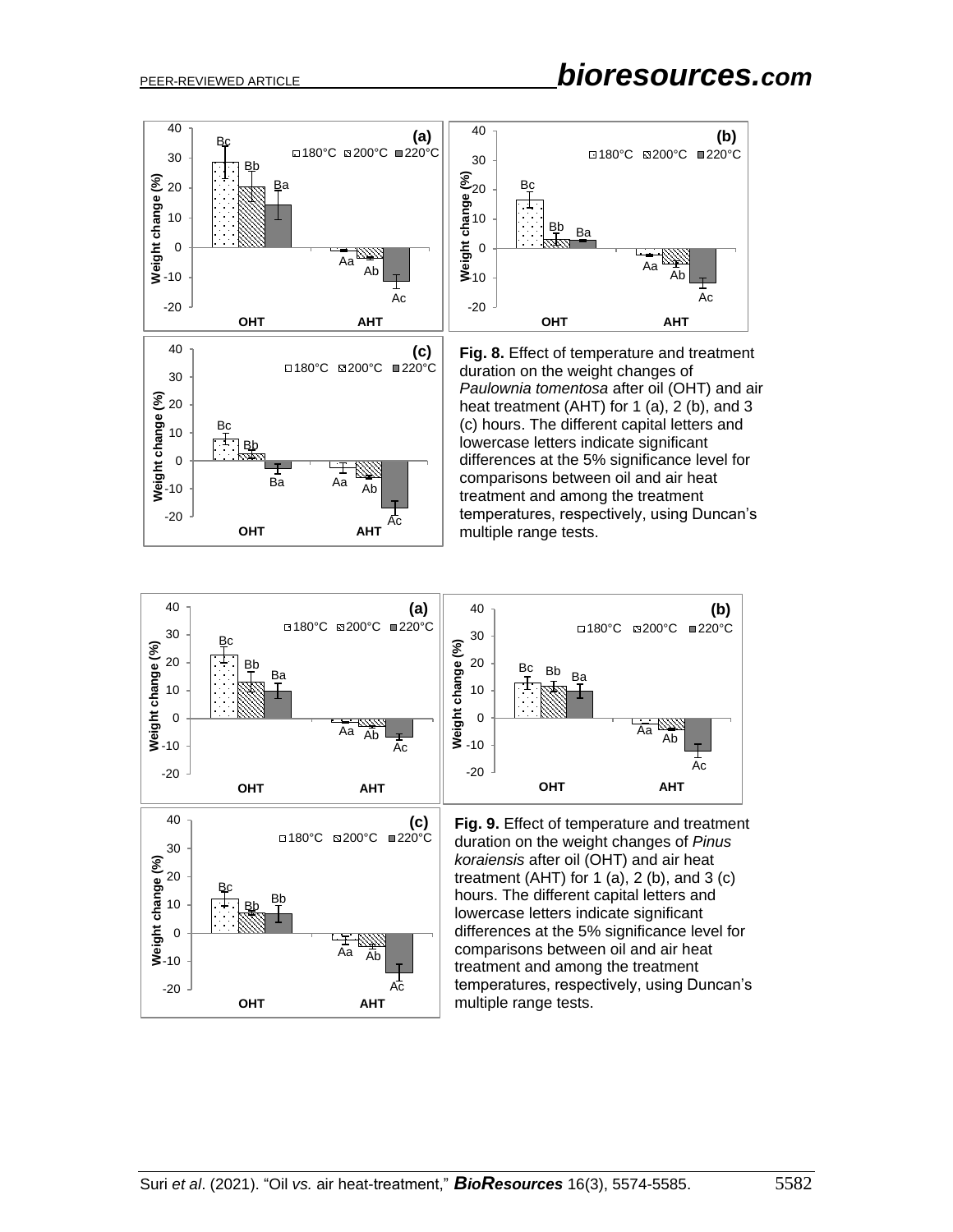# **CONCLUSIONS**

- 1. The oil heat-treated samples showed a higher *L\** decrease than the air heat-treated samples, showing higher values in *Paulownia tomentosa* than in *Pinus koraiensis*.
- 2. Red/green chromaticity in both wood species increased at  $180$  and  $200$  °C and slightly decreased at 220 °C, showing higher values in *Pinus koraiensis* than in *Paulownia tomentosa* wood.
- 3. Yellow/blue chromaticity in both wood samples treated in hot oil and hot air increased at 180 °C but rapidly decreased at 200 and 220 °C. The yellow/blue chromaticity drastically decreased after the 2 h and 3 h heat treatments, showing considerably higher values in *Pinus koraiensis* than in *Paulownia tomentosa* wood.
- 4. The oil heat-treated wood showed higher Δ*E\** than the air heat-treated samples, with higher values in *Paulownia tomentosa* species than in *Pinus koraiensis* wood.
- 5. The weights of *Paulownia tomentosa* and *Pinus koraiensis* wood significantly increased after oil heat treatment but significantly decreased after air heat treatment. With increasing temperature and treatment durations, weight gain decreased in the oil heat treatment, whereas it increased with air heat treatment.

In summary, it was demonstrated that oil heat treatment is a more effective method than air heat treatment in reducing the duration of heat treatment and improving wood color even at low temperatures.

# **ACKNOWLEDGMENTS**

This research was supported by the Basic Science Research Program through the National Research Foundation of Korea (NRF), which is funded by the Ministry of Education (NRF-2016R1D1A1B01008339 and NRF-2018R1A6A1A03025582). The authors also acknowledge the Science and Technology Support Program through the National Research Foundation of Korea (NRF) funded by the Ministry of Science and ICT (MSIT) (NRF-2019K1A3A9A01000018).

# **REFERENCES CITED**

- Akyildiz, M. H., and Kol, H. S. (2010). "Some technological and uses of paulownia (*Paulownia tomentosa*) wood," *Journal of Environmental Biology* 31(3), 351-355.
- Bal, B. C. (2015). "Physical properties of beech wood thermally modified in hot oil and in hot air at various temperatures," *Maderas. Ciencia y Tecnología* 17(4), 789-798. [DOI: 10.4067/S0718-221X2015005000068](http://dx.doi.org/10.4067/S0718-221X2015005000068)
- Bazyar, B. (2012). "Decay resistance and physical properties of oil heat-treated aspen wood," *BioResources* 7(1), 696-705. DOI: 10.15376/biores.7.1.696-705
- Bekhta, P., and Niemz, P. (2003). "Effect of high temperature on the change in colour, dimensional stability and mechanical properties of spruce wood," *Holzforschung*  57(5), 539-546. [DOI: 10.1515/HF.2003.080](https://doi.org/10.1515/HF.2003.080)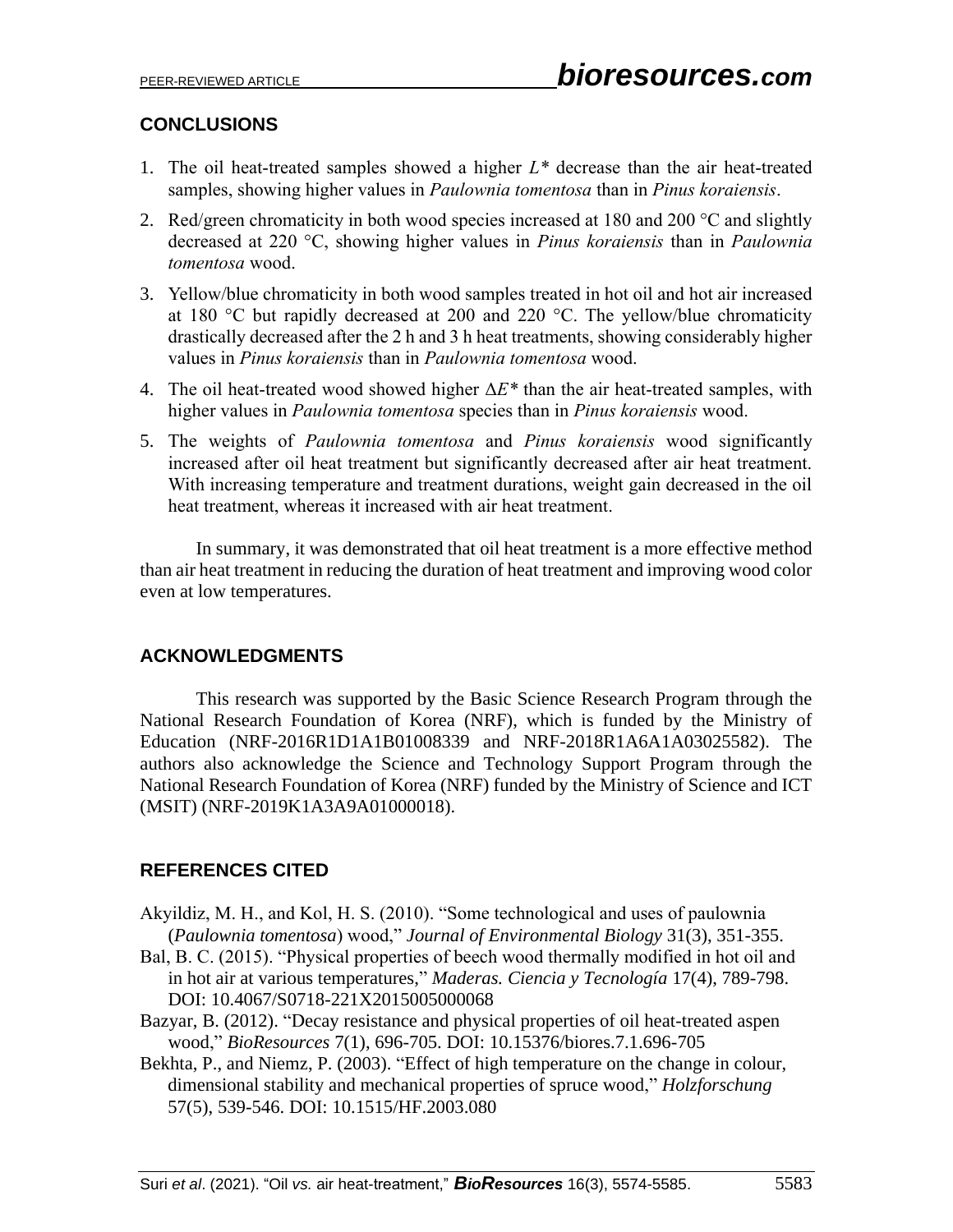- Caparrós, S., Díaz, M. J., Ariza, J., López, F., and Jiménez, L. (2008). "New perspectives for *Paulownia fortunei* L. valorisation of the autohydrolysis and pulping processes," *Bioresource Technology* 99(4), 741-749. [DOI: 10.1016/j.biortech.2007.01.028](https://doi.org/10.1016/j.biortech.2007.01.028)
- Chong, S. H., and Park, B. S. (2008). *Wood Properties of the Useful Tree Species Grown in Korea*, National Institute of Forest Science, Seoul, Korea.
- Dubey, M. K., Pang, S., and Walker, J. (2012). "Changes in chemistry, color, dimensional stability and fungal resistance of *Pinus radiata* D. Don wood with oil heat-treatment," *Holzforschung* 66(1), 49-57. [DOI: 10.1515/HF.2011.117](https://doi.org/10.1515/HF.2011.117)
- Hidayat, W., Jang, J. H., Park, S. H., Qi, Y., Febrianto, F., Lee, S. H., and Kim, N. H. (2015). "Effect of temperature and clamping during heat treatment on physical and mechanical properties of Okan (*Cylicodiscus gabunensis* [Taub.] Harms) wood," *BioResources* 10(4), 6961-6974. DOI: 10.15376/biores.10.4.6961-6974
- Hidayat, W., Qi, Y., Jang, J. H., Febrianto, F., Lee, S. H., and Kim, N. H. (2016). "Effect of treatment duration and clamping on the properties of heat-treated Okan wood," *BioResources* 11(4), 10070-10086. DOI: 10.15376/biores.11.4. 10070-10086
- Hidayat, W., Qi, Y., Jang, J. H., Febrianto, F., and Kim, N. H. (2017a). "Effect of mechanical restraint on the properties of heat-treated *Pinus koraiensis* and *Paulownia tomentosa* woods," *Bioresources* 12(4), 7539-7551. DOI: 10.15376/biores.11.4. 7539-7551
- Hidayat, W., Qi, Y., Jang, J. H., Park, B. H., Banuwa, I. S., Febrianto, F., and Kim, N. H. (2017b). "Color change and consumer preferences towards color of heat-treated Korean white pine and royal paulownia woods," *Journal of Korean Wood Science and Technology* 45(2), 213-222. DOI: 10.5658/WOOD.2017.45.2.213
- Kang, C. W., Jang, E. S., Jang, S. S., Cho, J. I., and Kim, N. H. (2019). "Effect of heat treatment on the gas permeability, sound absorption coefficient, and sound transmission loss of *Paulownia tomentosa* wood," *Journal of Korean Wood Science and Technology* 47(5), 644-654. [DOI: 10.5658/WOOD.2019.47.5.644](https://doi.org/10.5658/WOOD.2019.47.5.644)
- Kesik, H. I., Korkut, S., Hiziroglu, S., and Sevik, H. (2014). "An evolution of properties of four heat treated wood species," *Industrial Crops and Products* 60, 60-65. DOI: 10.1016/j.indcrop.2014.06.001
- Kim, Y. K., Kwon, G. J., Kim, A. R., Lee, H. S., Purusatama, B. D., Lee, S. H., Kang, C. W., and Kim, N. H. (2018). "Effects of heat treatment on the characteristics of royal paulownia (*Paulownia tomentosa* (Thunb.) Steud.) wood grown in Korea," *Journal of the Korean Wood Science and Technology* 46(5), 511-526. [DOI:](https://doi.org/10.5658/WOOD.2018.46.5.511)  [10.5658/WOOD.2018.46.5.511](https://doi.org/10.5658/WOOD.2018.46.5.511)
- Lee, S. H., Ashaari, Z., Lum, W. C., Halip, J. A., Ang, A. F., Tan, L. P., Chin, K. L., and Tahir, P. M. (2018). "Thermal treatment of wood using vegetable oils: A review," *Construction and Building Materials* 181, 408-419. [DOI:](https://doi.org/10.1016/j.conbuildmat.2018.06.058)  [10.1016/j.conbuildmat.2018.06.058](https://doi.org/10.1016/j.conbuildmat.2018.06.058)
- Lopez, F., Perez, A., Zamudio, M. A. M., Alva, H. E. D., and Garcia, J. C. (2012). "Paulownia as raw material for solid biofuel and cellulose pulp," *Biomass and Bioenergy* 45, 77-86. [DOI: 10.1016/j.biombioe.2012.05.010](https://doi.org/10.1016/j.biombioe.2012.05.010)
- Ma'ruf, S. D., Bakri, S., Febryano, I. G., Setiawan, A., Haryanto, A., Suri, I. F., Kim, N. H., and Hidayat, W. (2021). "Effects of eco-friendly hot oil treatment on the wood properties of *Gmelina arborea* and *Cocos nucifera*," *Advances in Engineering Research* 202, 190-194. DOI: [10.2991/aer.k.210603.033](https://doi.org/10.2991/aer.k.210603.033)